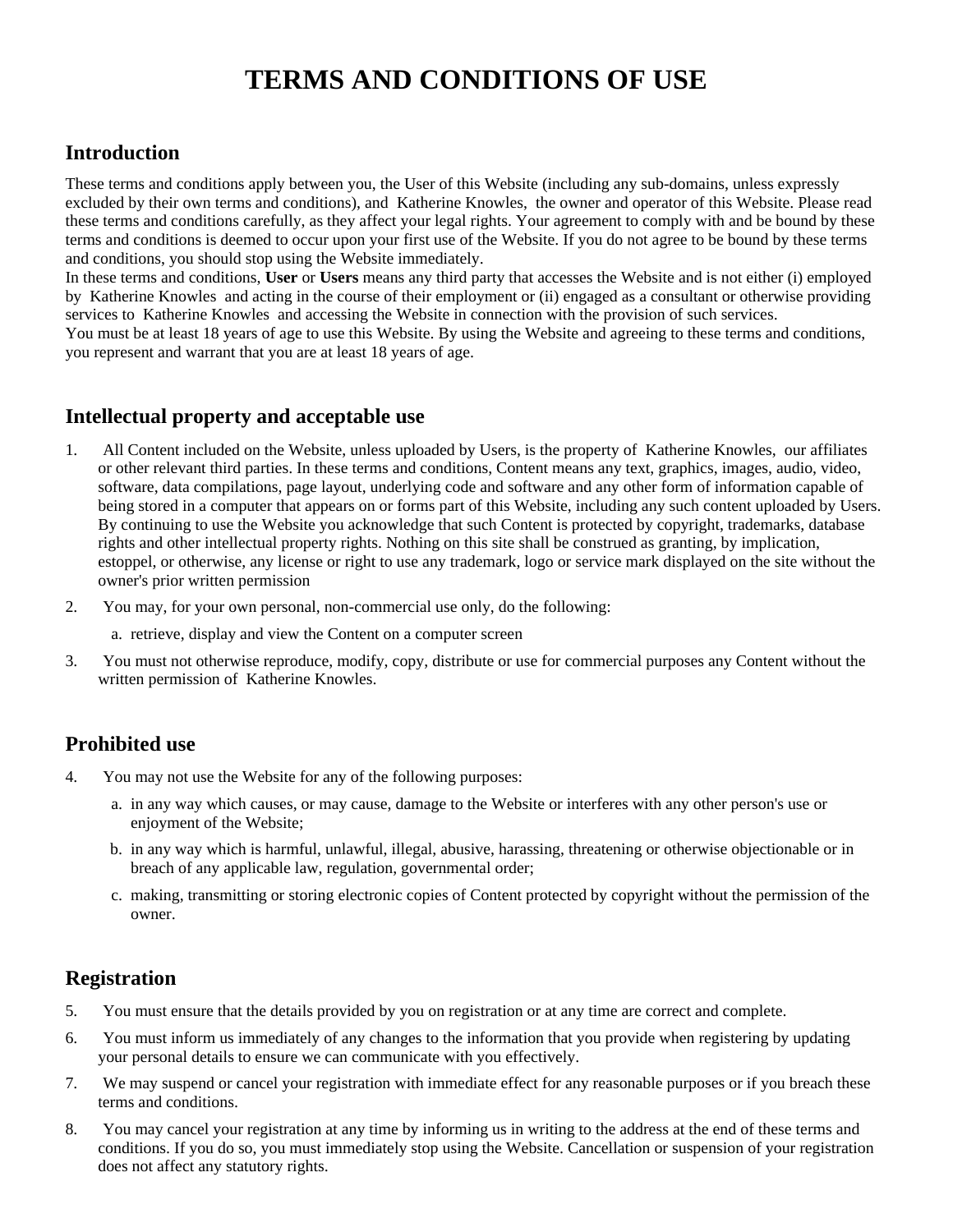## **Privacy Policy and Cookies Policy**

9. Use of the Website is also governed by our Privacy Policy and Cookies Policy, which are incorporated into these terms and conditions by this reference. To view the Privacy Policy and Cookies Policy, please click on the following: and .

#### **Availability of the Website and disclaimers**

- 10. Any online facilities, tools, services or information that Katherine Knowles makes available through the Website (the **Service**) is provided "as is" and on an "as available" basis. We give no warranty that the Service will be free of defects and/or faults. To the maximum extent permitted by the law, we provide no warranties (express or implied) of fitness for a particular purpose, accuracy of information, compatibility and satisfactory quality. Katherine Knowles is under no obligation to update information on the Website.
- 11. Whilst Katherine Knowles uses reasonable endeavours to ensure that the Website is secure and free of errors, viruses and other malware, we give no warranty or guaranty in that regard and all Users take responsibility for their own security, that of their personal details and their computers.
- 12. Katherine Knowles accepts no liability for any disruption or non-availability of the Website.
- 13. Katherine Knowles reserves the right to alter, suspend or discontinue any part (or the whole of) the Website including, but not limited to, any products and/or services available. These terms and conditions shall continue to apply to any modified version of the Website unless it is expressly stated otherwise.

# **Limitation of liability**

- 14. Nothing in these terms and conditions will: (a) limit or exclude our or your liability for death or personal injury resulting from our or your negligence, as applicable; (b) limit or exclude our or your liability for fraud or fraudulent misrepresentation; or (c) limit or exclude any of our or your liabilities in any way that is not permitted under applicable law.
- 15. We will not be liable to you in respect of any losses arising out of events beyond our reasonable control.
- 16. To the maximum extent permitted by law, Katherine Knowles accepts no liability for any of the following:
	- a. any business losses, such as loss of profits, income, revenue, anticipated savings, business, contracts, goodwill or commercial opportunities;
	- b. loss or corruption of any data, database or software;
	- c. any special, indirect or consequential loss or damage.

#### **General**

- 17. You may not transfer any of your rights under these terms and conditions to any other person. We may transfer our rights under these terms and conditions where we reasonably believe your rights will not be affected.
- 18. These terms and conditions may be varied by us from time to time. Such revised terms will apply to the Website from the date of publication. Users should check the terms and conditions regularly to ensure familiarity with the then current version.
- 19. These terms and conditions together with the Privacy Policy and Cookies Policy contain the whole agreement between the parties relating to its subject matter and supersede all prior discussions, arrangements or agreements that might have taken place in relation to the terms and conditions.
- 20. The Contracts (Rights of Third Parties) Act 1999 shall not apply to these terms and conditions and no third party will have any right to enforce or rely on any provision of these terms and conditions.
- 21. If any court or competent authority finds that any provision of these terms and conditions (or part of any provision) is invalid, illegal or unenforceable, that provision or part-provision will, to the extent required, be deemed to be deleted, and the validity and enforceability of the other provisions of these terms and conditions will not be affected.